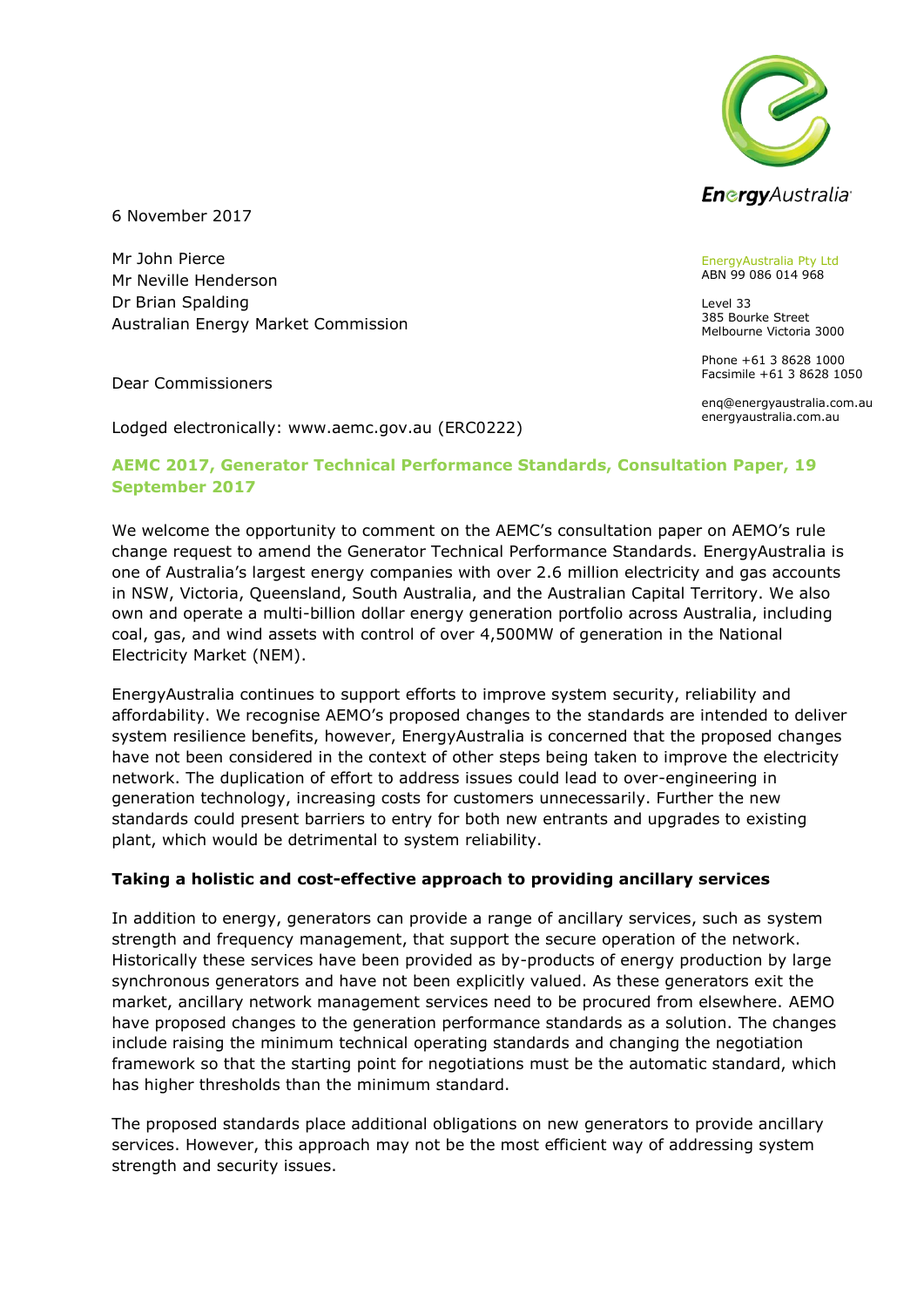The proposed use of mandatory standards to manage network issues could lead to an unnecessary increase in generation costs. While minimum standards are one option, alternative approaches could provide solutions at lower cost. For example, the rate of change of frequency rule change, which comes into effect on 1 July 2018, addresses frequency management problems by placing obligations on the NSP, rather than placing a restrictive technical standard on generators.<sup>1</sup> Placing universal obligations on plants to provide further frequency management capability could unnecessarily increase energy generation costs. Rather than facilitating efficient investment in network development to address the issues, the proposed changes to generation standards could result in over-investment in generation infrastructure, ultimately leading to unnecessary cost increases for customers.

Other amendments, as drafted by AEMO, appear to be in excess of system requirements. For example, changes to S5.2.5.14 will require all connecting generators, regardless of generation capacity, to have facilities to provide active power control including responding to instructions from AEMO to modify power output. As worded, this implies that this standard extends to all domestic customer installing solar PV generators. EnergyAustralia questions whether this is AEMO's intention and whether such measures are required to ensure the security of the network, and would deliver material benefits, given the costs involved in meeting this standard.

Prior to making potentially costly changes to the Rules, it is imperative that the system requirements are well understood first. Only then can the most cost-effective solutions be identified for implementation. In EnergyAustralia's view it would be prudent to complete the Review of the Frequency Operating System and the Frequency Control Frameworks Review prior to making changes to any technical standards for generators.

## **Detrimental impacts on reliability and ancillary services**

Some of the proposed changes place stringent obligations on generators that could present significant barriers to either entry for certain types of generation or to upgrades of existing plant.

While existing plant will be exempt from the standards, AEMO stated in their supplementary information paper that they would not be grandfathering any existing negotiated standards.<sup>2</sup> This means that generators will need to re-open negotiated standards to make modifications to existing plant and will be obligated to meet the new automatic standard, or demonstrate why this is not possible.

This could have material impacts on both system reliability and the framework for supporting opportunities for future system improvements.

Given the age and technical capability of some plant, this policy may prohibit upgrades as the costs of retrofitting equipment to meet the new standards will be too high. In effect, this prevents existing generators from expanding capacity or making improvements to plants that could have positive impacts on system strength and security.

Over the last few years Yallourn Power Station upgraded its turbines to improve plant efficiency. This increased capacity by around 80 MW (the size of a small power station), improved grid reliability, and reduced carbon emission intensity. Under the proposed changes, this upgrade would have been unlikely to proceed as the plant modifications would have

<sup>-</sup><sup>1</sup> Managing the rate of change of power system frequency rule change – Final Determination[, https://www.aemc.gov.au/rule-changes/managing](https://www.aemc.gov.au/rule-changes/managing-the-rate-of-change-of-power-system-freque)[the-rate-of-change-of-power-system-freque](https://www.aemc.gov.au/rule-changes/managing-the-rate-of-change-of-power-system-freque)

<sup>&</sup>lt;sup>2</sup> AEMO supplementary advice[, http://www.aemc.gov.au/Rule-Changes/Generator-technical-performance-standards](http://www.aemc.gov.au/Rule-Changes/Generator-technical-performance-standards)